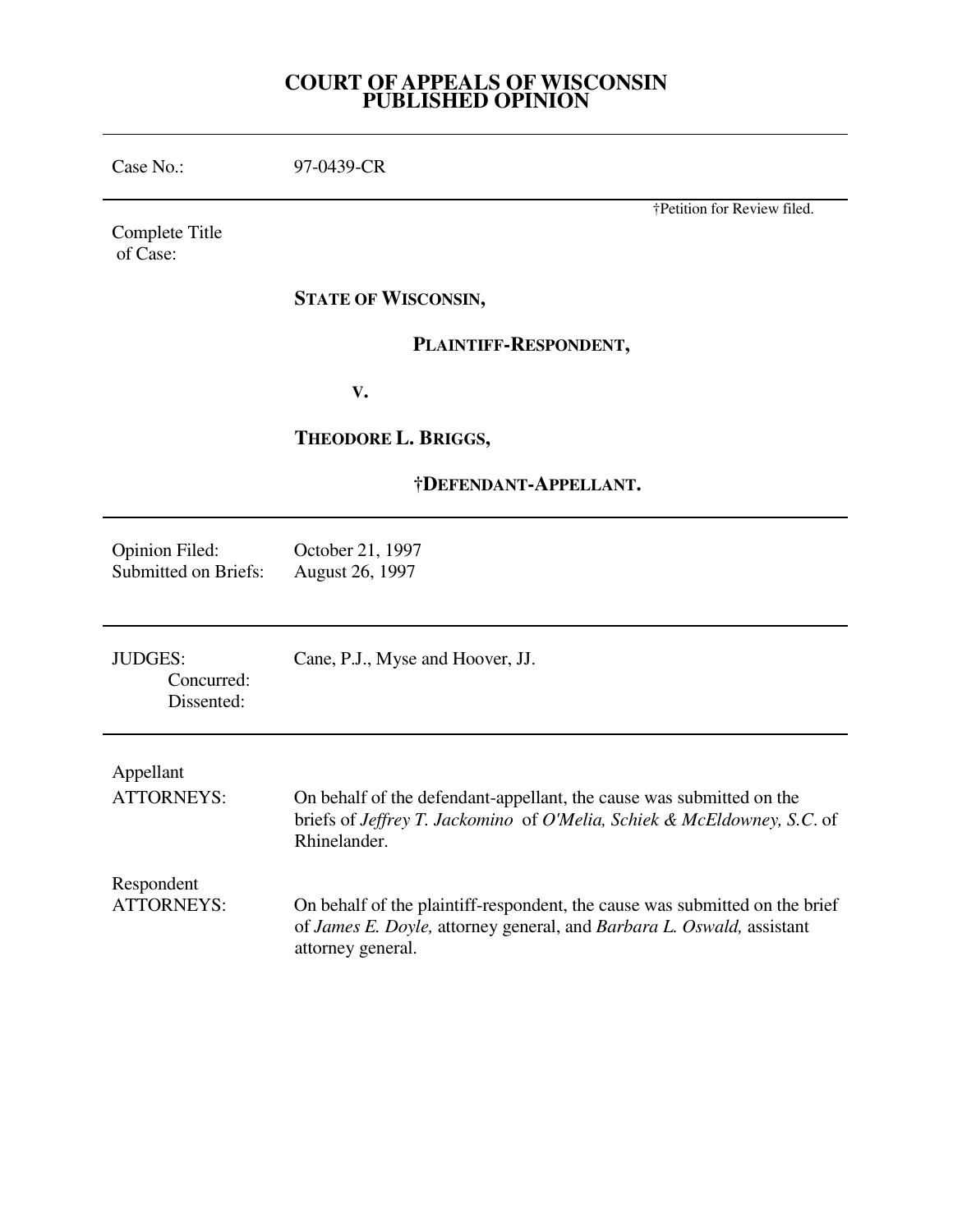# **COURT OF APPEALS DECISION DATED AND FILED NOTICE**

OCTOBER 21, 1997

**Marilyn L. Graves Clerk, Court of Appeals of Wisconsin** 

 **This opinion is subject to further editing. If published, the official version will appear in the bound volume of the Official Reports.**

 **A party may file with the Supreme Court a petition to review an adverse decision by the Court of Appeals.** *See* **§ 808.10 and RULE 809.62, STATS.** 

**No. 97-0439-CR** 

### **STATE OF WISCONSIN IN COURT OF APPEALS**

**STATE OF WISCONSIN,** 

 **PLAINTIFF-RESPONDENT,** 

 **V.** 

**THEODORE L. BRIGGS,** 

 **DEFENDANT-APPELLANT.** 

 APPEAL from a judgment of the circuit court for Oneida County: MARK A. MANGERSON, Judge. *Affirmed.*

Before Cane, P.J., Myse and Hoover, JJ.

 CANE, P.J. Theodore Briggs appeals a felony conviction for submitting a false proof of loss in support of an insurance claim, contrary to §§ 943.395(1)(b) and (2), STATS. Briggs challenges the judgment on three grounds: the trial court erred as a matter of law by not requiring the State to prove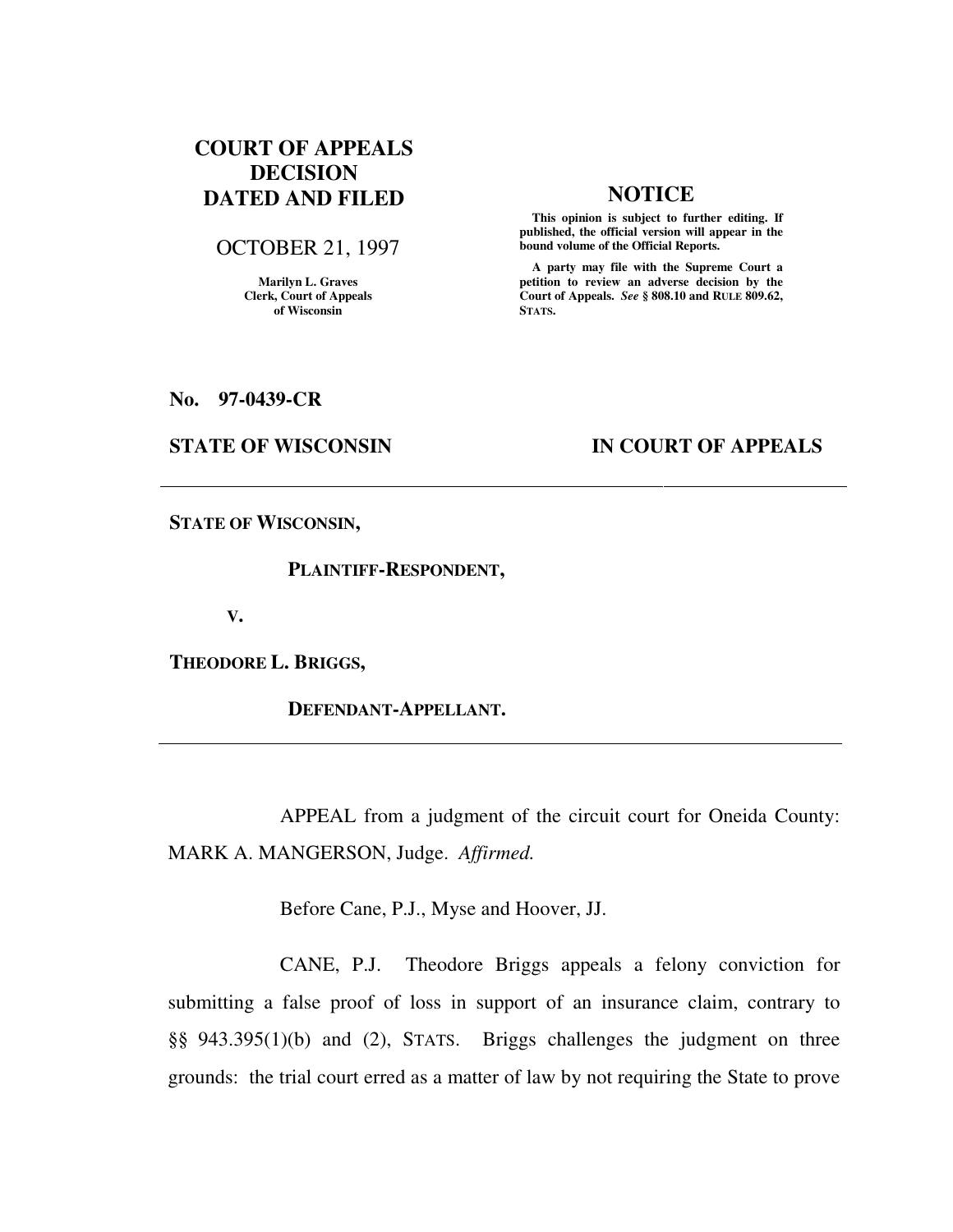that the value of the fraudulent portion of the claim exceeded \$1,000; his right to a unanimous verdict was violated because the trial court refused to require the State to plead and prove with specificity the false portions of the proof of loss and the jury was not required to be unanimous as to which items were false; and the trial court erroneously exercised its discretion by refusing to allow Briggs to read a transcript<sup>1</sup> to the jury based on the rule of completeness. We are not persuaded by Briggs's arguments and therefore affirm.

 The charges arose from a fire at Briggs's home on April 15, 1993. The State charged Briggs with one count of arson and one count of submitting a fraudulent insurance claim. A jury acquitted Briggs of the arson charge, but found him guilty of submitting a fraudulent insurance claim. Briggs filed a postconviction motion, which was denied. This appeal followed.

 Briggs consistently asserted at trial, as he does on appeal, that §§ 943.395(1) and (2), STATS., require the State to specify which items on the proof of loss are allegedly false and to prove that the amount of the fraudulent portion of the claim exceeded \$1,000. The trial court rejected Briggs's interpretation, holding that the State need only prove the following four elements: (1) Briggs prepared or subscribed to a proof of loss to be used in support of a claim for payment; (2) the proof of loss was false or fraudulent; (3) Briggs knew the proof of loss was false or fraudulent; and (4) Briggs prepared or signed the proof of loss with the intent to defraud the insurance company. The question of the claim's value was to be answered by the jury only upon a finding that the State had proved all four elements of the offense beyond a reasonable doubt.

 $\overline{a}$ 

<sup>&</sup>lt;sup>1</sup> Prior to the initiation of the criminal case, Briggs filed a civil action against his insurer, West Bend Mutual Insurance Company, based on its denial of his insurance claim. The written transcript testimony the State read to the jury was taken in the course of that civil suit.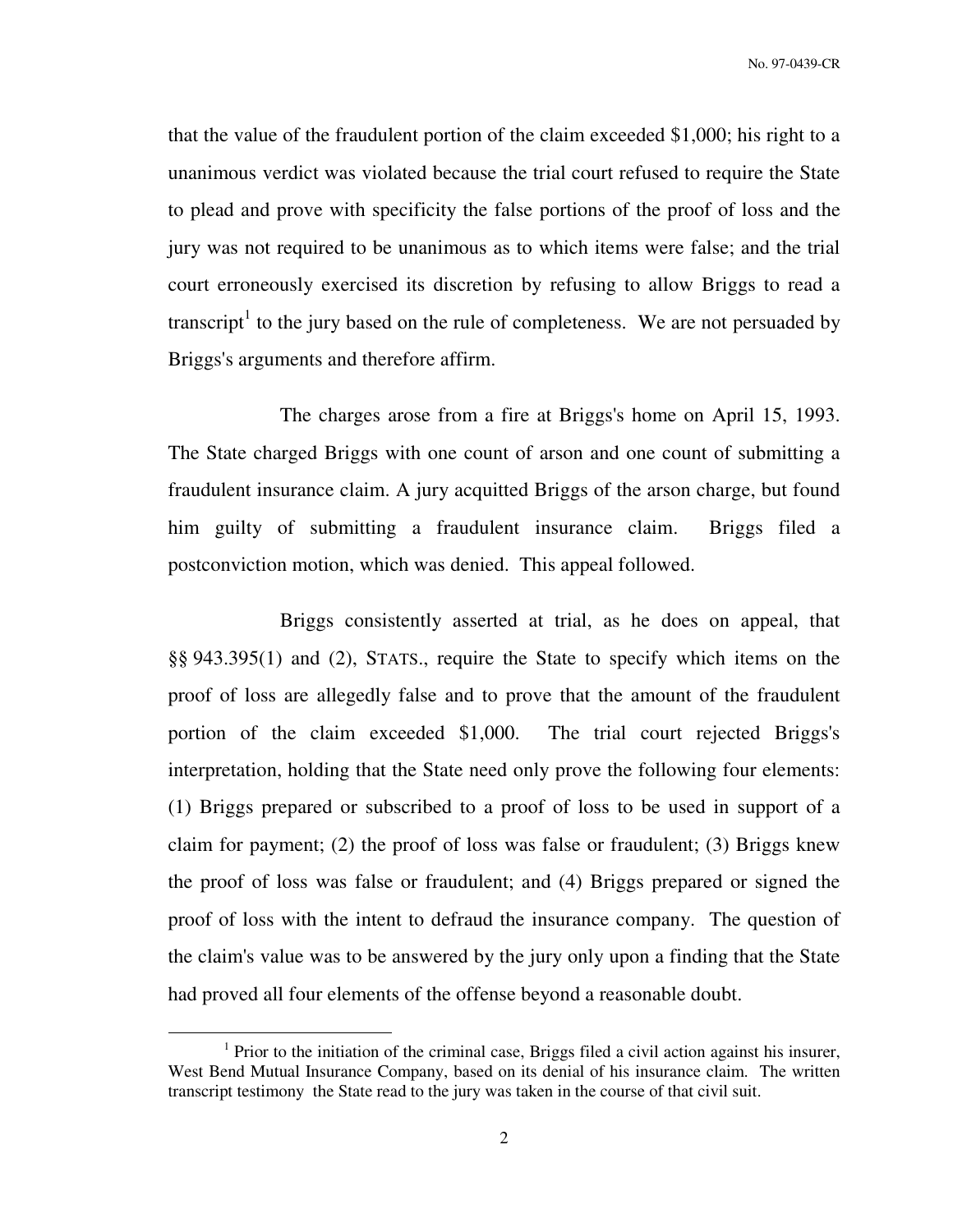The trial court's interpretation of §§ 943.395(1) and (2), STATS., gives rise to Briggs's first two arguments on appeal. First, Briggs contends that the trial court's interpretation is erroneous as a matter of law and the jury instructions were also flawed because they were incorrectly based on that interpretation. Briggs contends that the statute requires proof that the false or fraudulent portion of the claim exceeded \$1,000, not merely that the total amount of all items making up the whole claim exceeded \$1,000.

 Briggs's second argument is that his right to a unanimous verdict was violated because, based on his proffered interpretation of § 943.395, STATS., the State had the burden of specifying in its information and complaint the items on the proof of loss alleged to be false or fraudulent and proving them at trial. Briggs argued that the danger existed that the jury's verdict would not be unanimous because the jurors would neither be instructed nor required to agree on the specific item or items that Briggs falsely or fraudulently included on the proof of loss. The trial court consistently rejected Briggs's interpretation of the statute, and we do the same.

 Interpretation of a statute and application of that statute to a set of undisputed facts is a question of law this court reviews de novo. *State v. Sostre*, 198 Wis.2d 409, 414, 542 N.W.2d 774, 776 (1996). "If the plain language of a statute is unambiguous a court must give it effect and can look no further." *State v. Williams*, 198 Wis.2d 516, 525, 544 N.W.2d 406, 410 (1996). If ambiguity is found, then the court examines the scope, history, context, subject matter and object of the statute in order to ascertain legislative intent. *Id.* "Ambiguity occurs when reasonably well-informed persons can understand a statute in more than one way." *Id.* at 526, 544 N.W.2d at 410.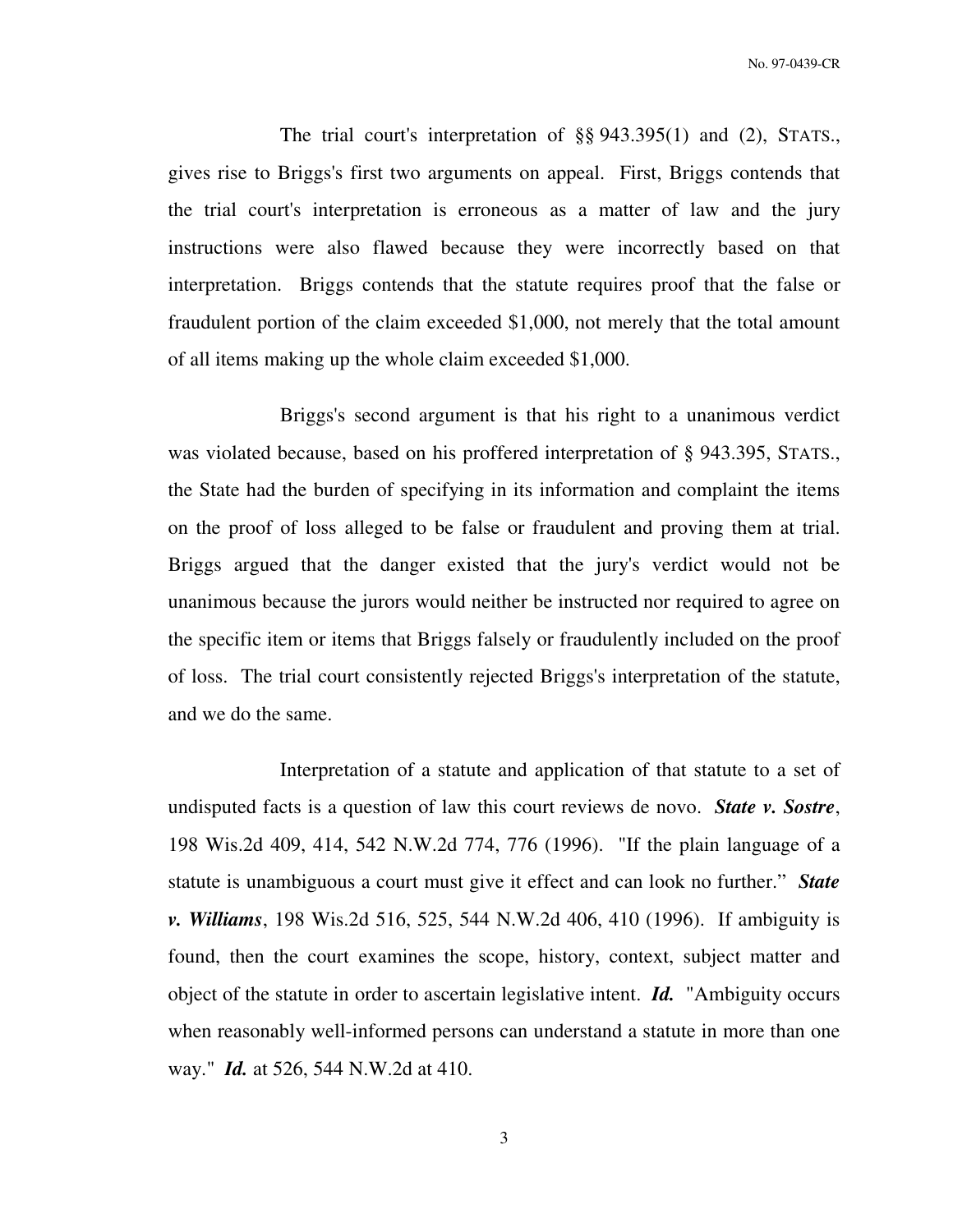Section 943.395, STATS., contains the following language:

(1) Whoever, knowing it to be false or fraudulent, does any of the following may be penalized as provided in sub. (2):

….

(b) Prepares, makes or subscribes to a false or fraudulent ... proof of loss or other document or writing, with knowledge that the same may be presented or used in support of a claim for payment under a policy of insurance.

….

(2) Whoever violates this section:

(a) Is guilty of a Class A misdemeanor if the value of the claim or benefit does not exceed \$1,000.

(b) Is guilty of a Class E felony if the value of the claim or benefit exceeds \$1,000.

The question before us is whether the language "value of the claim" in subsec. (2) is ambiguous; that is, whether reasonably well-informed people can understand it in more than one way.

 Briggs argues that ambiguity exists because the statute can be understood to mean that in order to be guilty of a felony under  $\S 943.395(2)(b)$ , STATS., the value of the fraudulent portion of the claim must be greater than \$1,000. Briggs argues that the legislature's intent is obviously to punish criminal activity--in this case, preparing or signing a false proof of loss--and that it logically follows that the penalty provisions in §§ 943.395(2)(a) and (b) directly relate to the criminal activity and, therefore, refer to the value of the false portion of the claim. He protests the trial court's interpretation, stating that it leads to an absurd result. For instance, he could have been convicted of a felony even if he only included ten dollars' worth of false claims since he had submitted an undisputed legitimate claim of \$73,000 for his real estate.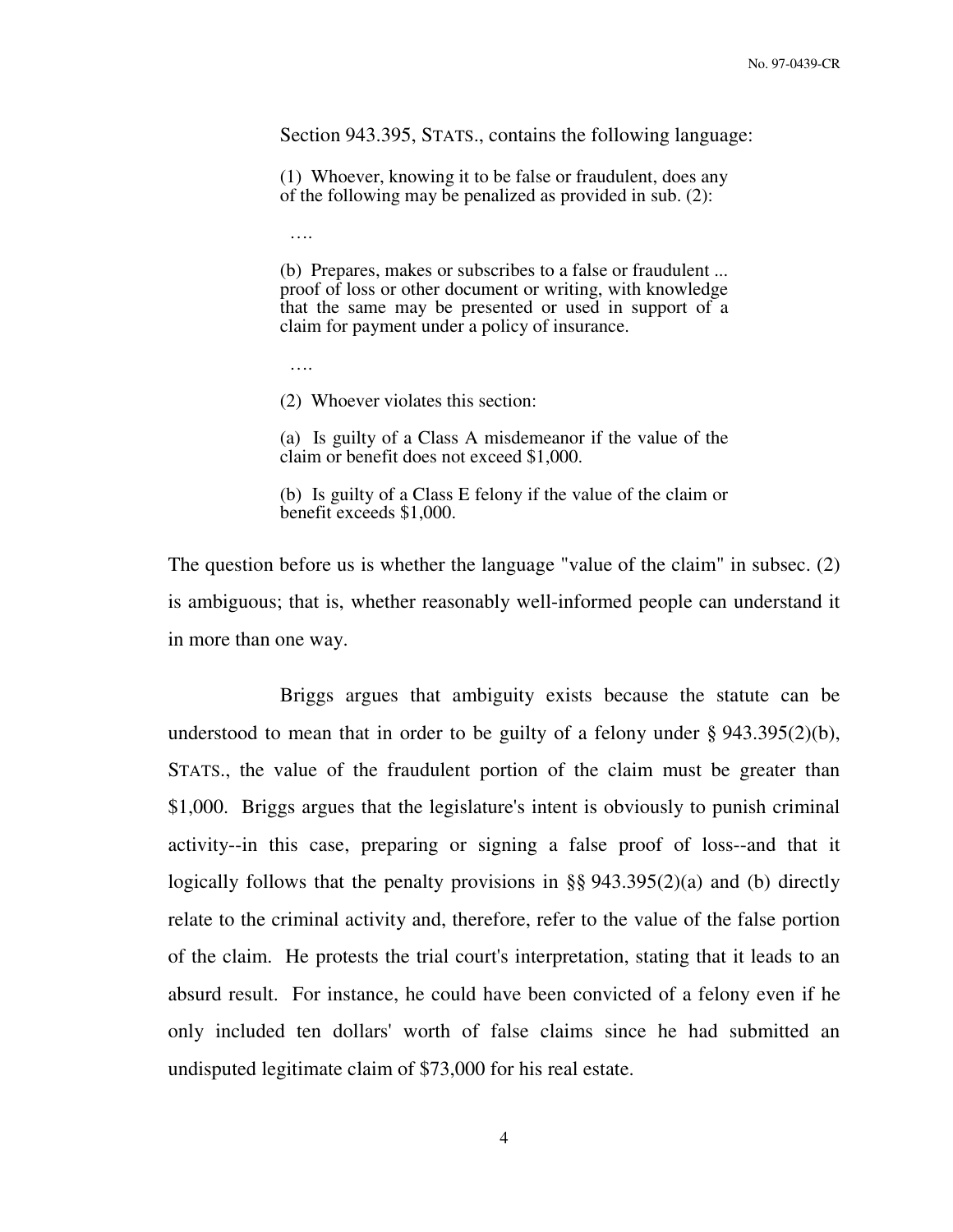Briggs's argument, however, is not based on the plain language of the statute. Briggs overlooks the plain language of  $\S$  943.395(1)(b), STATS., which says that the act prohibited by the statute is preparing or signing a *false or fraudulent proof of loss* or other document with knowledge that it will be presented or used in support of *a claim for payment* from the insurance company. It is apparent from the statutory language that the term "claim" refers to the aggregate submission for payment, not the compilation's constituent items. For example, it prohibits preparing "*a* ... proof of loss ... in support of *a* claim." Section 943.395(1)(b), STATS. (emphasis added). A proof of loss may describe any number of items, but it is prepared in support of a single claim. It is sufficient that any portion of the claim, as evidenced by the item or items on the proof of loss, is false. There is no requirement that the false portion meet any specific dollar amount.

 When interpreting a statute, it is appropriate for the court to turn to dictionary definitions for the common and ordinary understanding of words. *Northwest Wholesale Lumber v. Anderson*, 191 Wis.2d 278, 284, 528 N.W.2d 502, 505 (Ct. App. 1995). Claim is defined as "a demand for compensation, benefits, or payment (as one made ... under an insurance policy upon the happening of the contingency against which it is issued)." WEBSTER'S THIRD NEW INT'L DICTIONARY 414 (unabr. 1976). Value means "the monetary worth of something." *Id.* at 2530. The statute provides in subsec. (2)(b) that whoever violates § 943.395, STATS., is guilty of a Class E felony "if the value of the claim or benefit exceeds \$1,000." The word "claim" in that section refers back to the language in subsec. (1)(b), which refers to "a claim for payment under a policy of insurance." The additional words "total claim" or "false or fraudulent portion of the claim" do not appear in either section of the statute.

5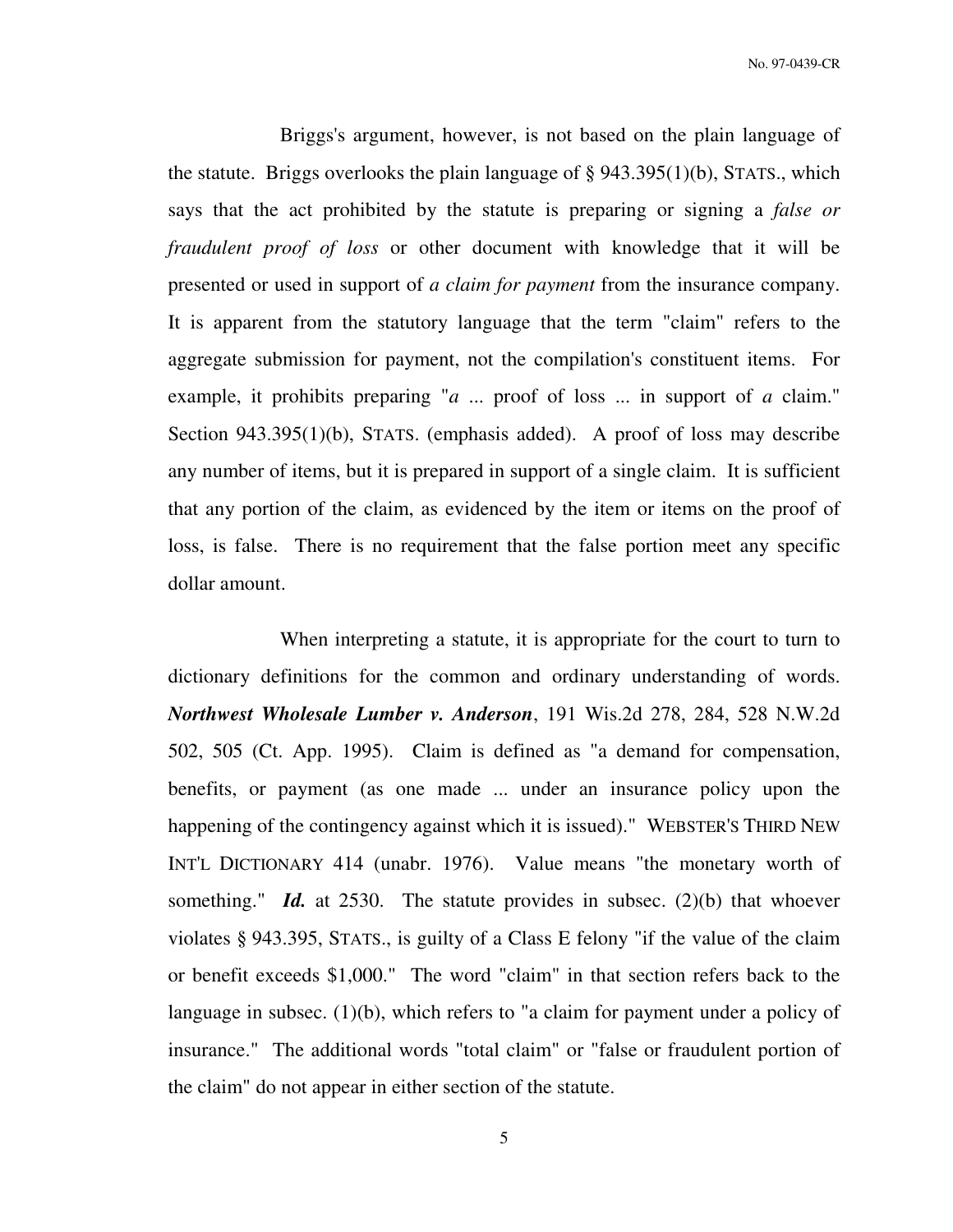"We assume that the legislature deliberately chooses the language it uses in a statute." *Northwest Wholesale,* 191 Wis.2d at 284, 528 N.W.2d at 505. To accept Briggs's interpretation of § 943.395, STATS., is to expand the meaning of the statute to the point that we engage in rewriting the statute, not merely interpreting it.

 Whether this statute is wise is not a matter for this court to decide. That decision was made by the legislature and, if it is to be reconsidered, the legislature is the body to undertake such an endeavor. *See Arreola v. State*, 199 Wis.2d 426, 439, 544 N.W.2d 611, 617 (Ct. App. 1996). The role of the legislature is to write the law; it is the role of the courts to read those laws and determine the legislature's intent. *See id.* "'If the statute is clear on its face, our inquiry as to the legislature's intent ends and we must simply apply the statute to the facts of the case.'" *Id.* at 439-40, 544 N.W.2d at 617 (quoting *In re Peter B.*, 184 Wis.2d 57, 70-71, 516 N.W.2d 746, 752 (Ct. App. 1994)).

 We conclude that the statute is clear on its face and that its plain language reflects the legislature's intent to punish the submission of a fraudulent insurance claim as a felony when the claim presented exceeds \$1,000. Here, Briggs submitted one claim for \$128,100. Evidence was presented that a number of items listed on the proof of loss submitted in support of the claim were false in some respect. Because Briggs's claim exceeded \$1,000, he was properly charged with a felony, and the jury was properly instructed as to the required elements. Therefore, we affirm the trial court's interpretation and application of § 943.395, STATS.

 Briggs also argues that his conviction should be overturned because his right to a unanimous verdict, as guaranteed by the Fourteenth Amendment to

6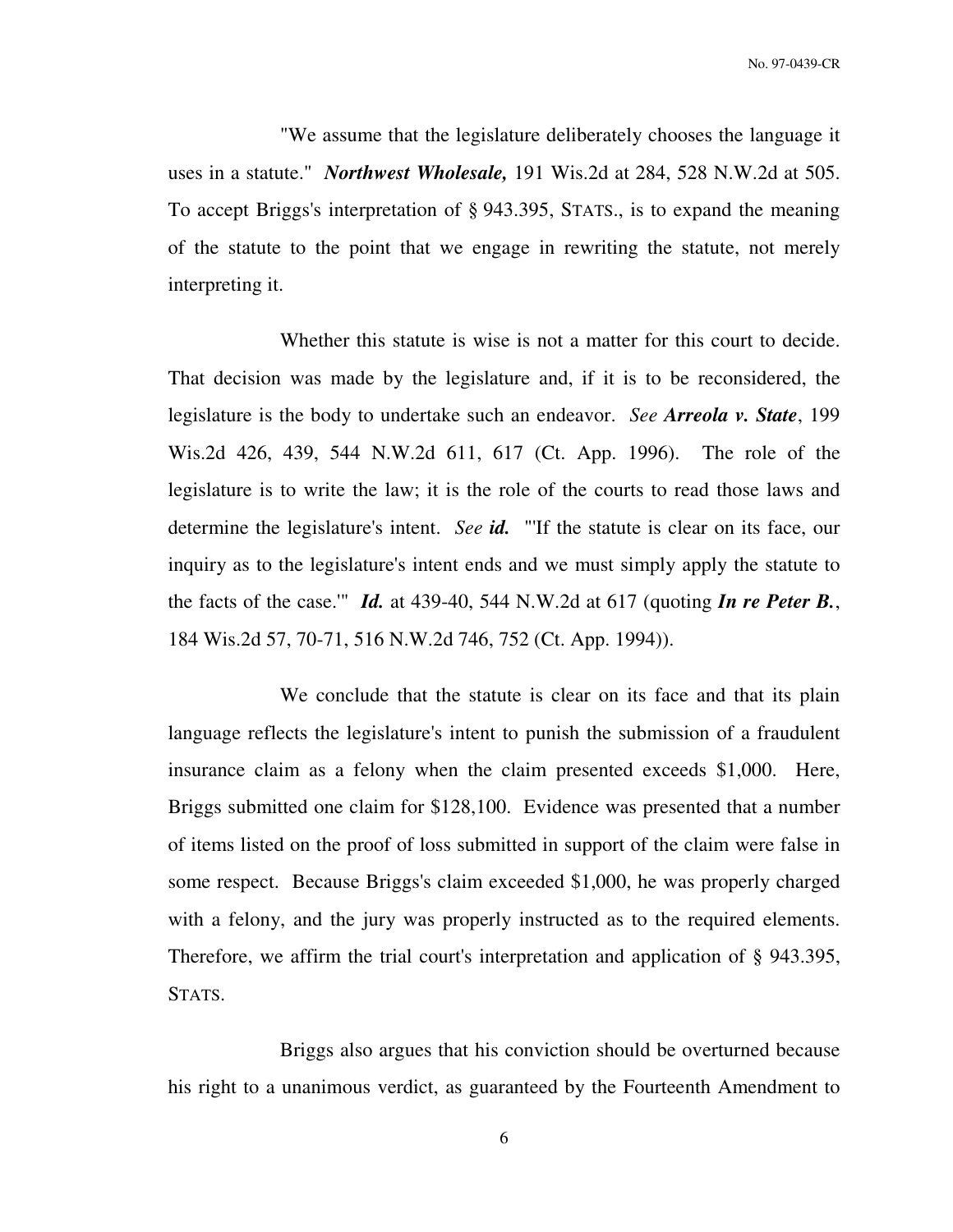the United States Constitution and art. I, §§ 5 and 7, of the Wisconsin Constitution, was violated. He contends the general unanimity instruction was insufficient to assure that all twelve jurors would agree which item or items on the proof of loss were false. Briggs's position assumes that juror unanimity on the specific items was actually required in his case. We conclude it was not required.

 The first step in addressing a unanimity question is whether the jury has been presented with evidence of multiple crimes, or evidence of alternate means of committing the *actus reus* element of a single crime. *State v. Lomagro*, 113 Wis.2d 582, 592, 335 N.W.2d 583, 589 (1983). If evidence of more than one crime is presented to the jury, then the jury must be unanimous as to each crime. However, if there is evidence of only one crime, then jury unanimity is required only if the acts are conceptually distinct. Unanimity is not required if the acts are conceptually similar. *Id.*

 Here, the State presented testimony from Briggs's girlfriend, Carla Nehls, who testified that some of the items on the proof of loss were never present in Briggs's home and that the values of other items were inflated. She also testified that she helped Briggs prepare the proof of loss, which he signed. He told her what items to list and what monetary value to write down and she complied. The list was prepared during one sitting. She also testified that when she questioned Briggs about some of the items, he told her "to just write it down, they didn't need to know that."

 This testimony demonstrates that the State presented evidence of one continuous, unlawful event, committed by the same person during a short period of time relating to one continuous transaction. *See Lomagro*, 113 Wis.2d at 587, 335 N.W.2d at 587. It was within the State's discretion to charge this as one count.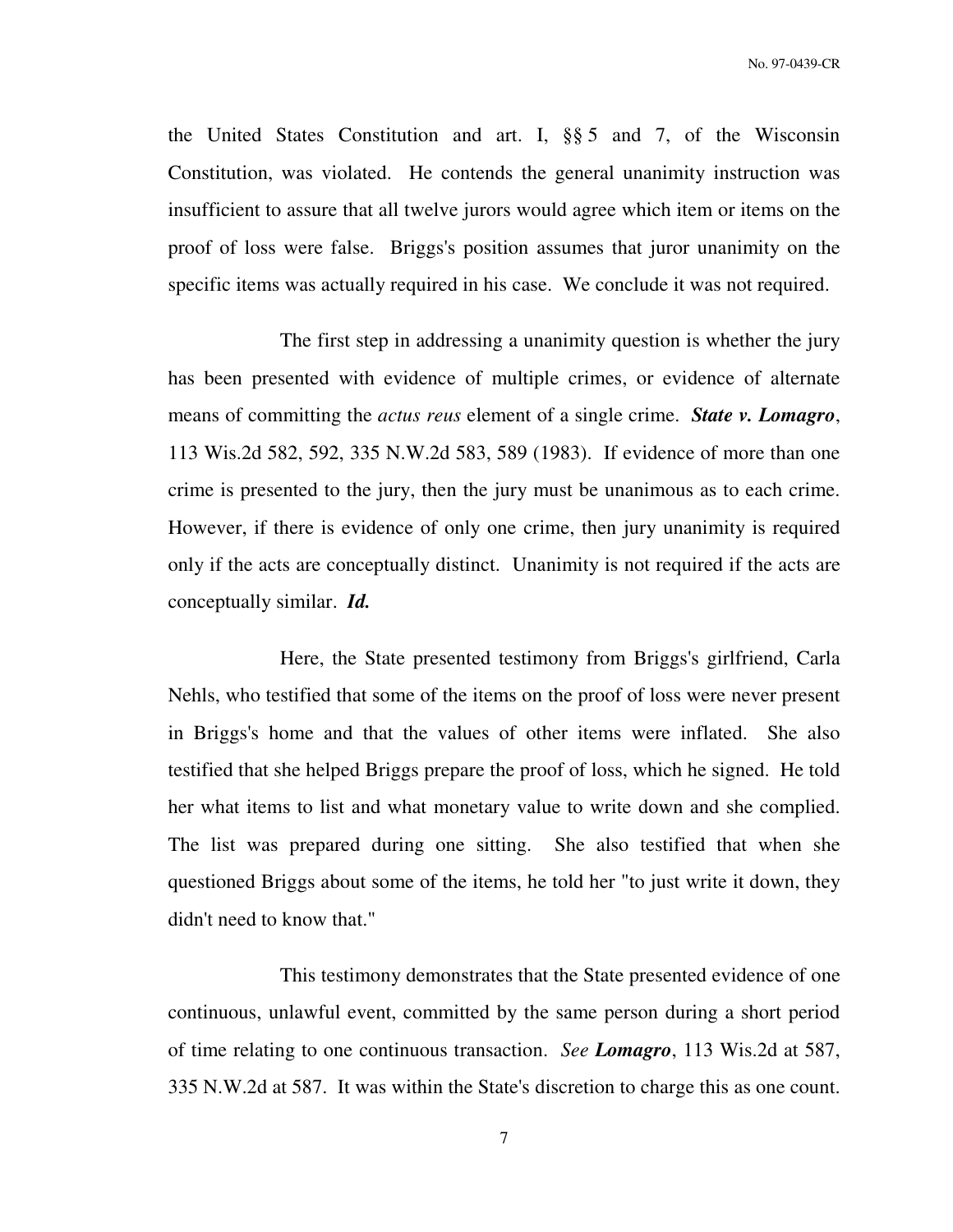*Id.* Nehls testified that, to her knowledge, Briggs never owned several items listed on the proof of loss, including a camera, dining room set, compact disc player boom box, camcorder, twenty-seven-inch television set, and sets of dishes. Inclusion of any one of these items would render the proof of loss false. Therefore, this testimony provided evidence of alternative means of committing the single crime of preparing or signing a false proof of loss in support of an insurance claim.

 Evidence of a single crime having been presented, we next determine whether each act of listing a false or fraudulent item on the proof of loss was conceptually similar or distinct from each other listing. If conceptually similar, then unanimity on which of the specific items was false is not required.

 In *Lomagro*, the court held that jury unanimity was not required on the specific act constituting first-degree sexual assault where the evidence presented showed that the defendant committed penis-to-vagina intercourse as well as an act of fellatio. The court found these acts to be conceptually similar. Furthermore, in *State v. Giwosky*, 109 Wis.2d 446, 326 N.W.2d 232 (1982), the defendant was charged with battery, and the jury was able to consider evidence that the victim was injured either by the defendant's act of throwing a log at him or by punching and kicking him. The court found those actions to be conceptually similar as well. *Id.* at 457, 326 N.W.2d at 238.

 Briggs argues that writing a true item with an accurate value on the proof of loss is conceptually distinct from writing an item that did not exist, or an existing item with an inflated value. The argument is flawed in that it suggests legitimate and illegitimate acts correspond. The material focus, however, is on the conceptual similarity of separate instances of falsely creating or valuing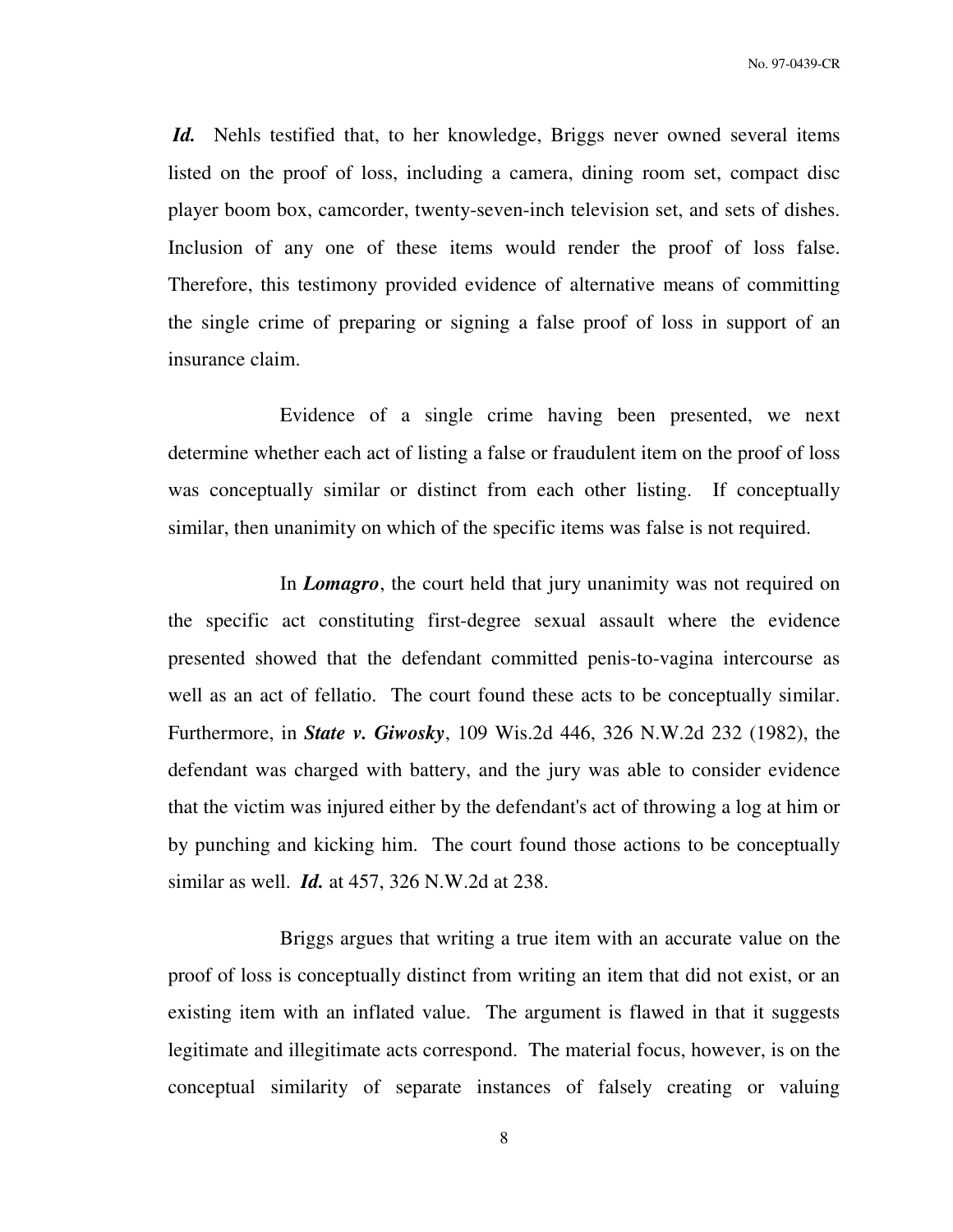components of a claim. The act of listing one item of fraudulently valued property is conceptually identical to including a second inflated or created item on the same proof of loss form. Evidence of each false entry on the proof of loss provided the jury with alternate means upon which to find Briggs guilty of the offense. The list was compiled at one sitting within a distinct period of time, and each act of entering a false item, whether because of nonexistence or inflated value, was similar to each other act of entering a false item. Therefore, it was unnecessary to instruct the jury that in order to find Briggs guilty of submitting a fraudulent insurance claim, all twelve jurors had to agree on which item or items on the proof of loss were false or fraudulent. The instruction given was sufficient to assure Briggs's right to a unanimous verdict.

 Finally, Briggs argues that the trial court erred when it denied him the opportunity to read portions of the sworn statement given in his civil suit. He contends that the rule of completeness compels the court to allow him to read the additional portions of the deposition.

 We conclude that the trial court properly exercised its discretion regarding the introduction of this evidence. The admissibility of evidence is a matter within the trial court's discretion, and we will not disturb the decision absent a misuse of that discretion. *State v. Sharp,* 180 Wis.2d 640, 649, 511 N.W.2d 316, 320 (Ct. App. 1993). The trial court's decision will be upheld if the record reflects that discretion was, in fact, exercised and the basis for the exercise of discretion is set forth on the record. *State v. Pharr*, 115 Wis.2d 334, 342, 340 N.W.2d 498, 501 (1983).

The common law rule of completeness is codified at § 901.07, STATS., and states:

9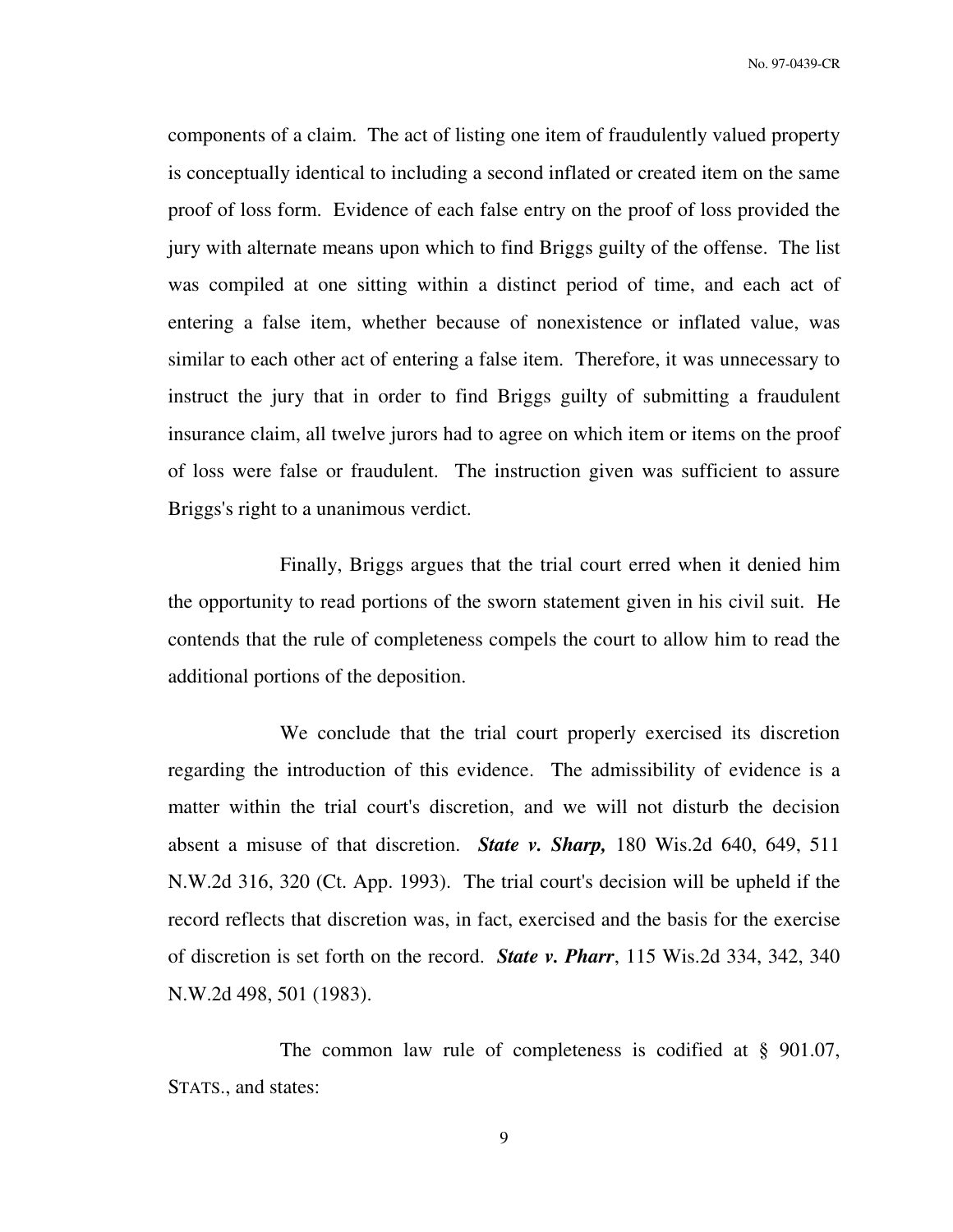When a writing or recorded statement or part thereof is introduced by a party, an adverse party may require the party at that time to introduce any other part or any other writing or recorded statement which ought in fairness to be considered contemporaneously with it.

The rule "require[s] that a statement be admitted in its entirety when this is necessary to explain the admitted portion, to place it in context, or to avoid misleading the trier of fact, or to ensure a 'fair and impartial understanding' of the admitted portion." *Sharp*, 180 Wis.2d at 653-54, 511 N.W.2d at 322 (quoting *United States v. Marin*, 669 F.2d 73, 84 (2<sup>nd</sup> Cir. 1982)).

 In this case, the State read approximately ten pages of questions and answers to the jury from a document entitled "Sworn Statement of Theodore Lee Briggs." The document was marked, offered and received by stipulation as an exhibit at that time. Counsel for Briggs reserved the right to "read whatever portion I feel appropriate in my case in chief." Defense counsel did, in fact, attempt to read substantially the rest of the 158-page transcript during its case-inchief. The State objected on hearsay grounds. Defense counsel argued that the statement should be admitted, citing the rule of completeness and *Sharp*, as well as the previous agreement on the record that he would be allowed to read other portions of the testimony. The trial court held that, regardless of counsel's stipulation, it would have allowed the State to introduce the portions it read because they were admissible as an exception to the hearsay rule under § 908.01(4)(b), STATS. Additionally, the trial court found the whole transcript, as offered by Briggs, to be hearsay without any available exception, and refused to allow Briggs to publish the transcript to the jury. Finally, the trial court found it unnecessary under the circumstances to apply the rule of completeness to overcome the inadmissibility on hearsay grounds.